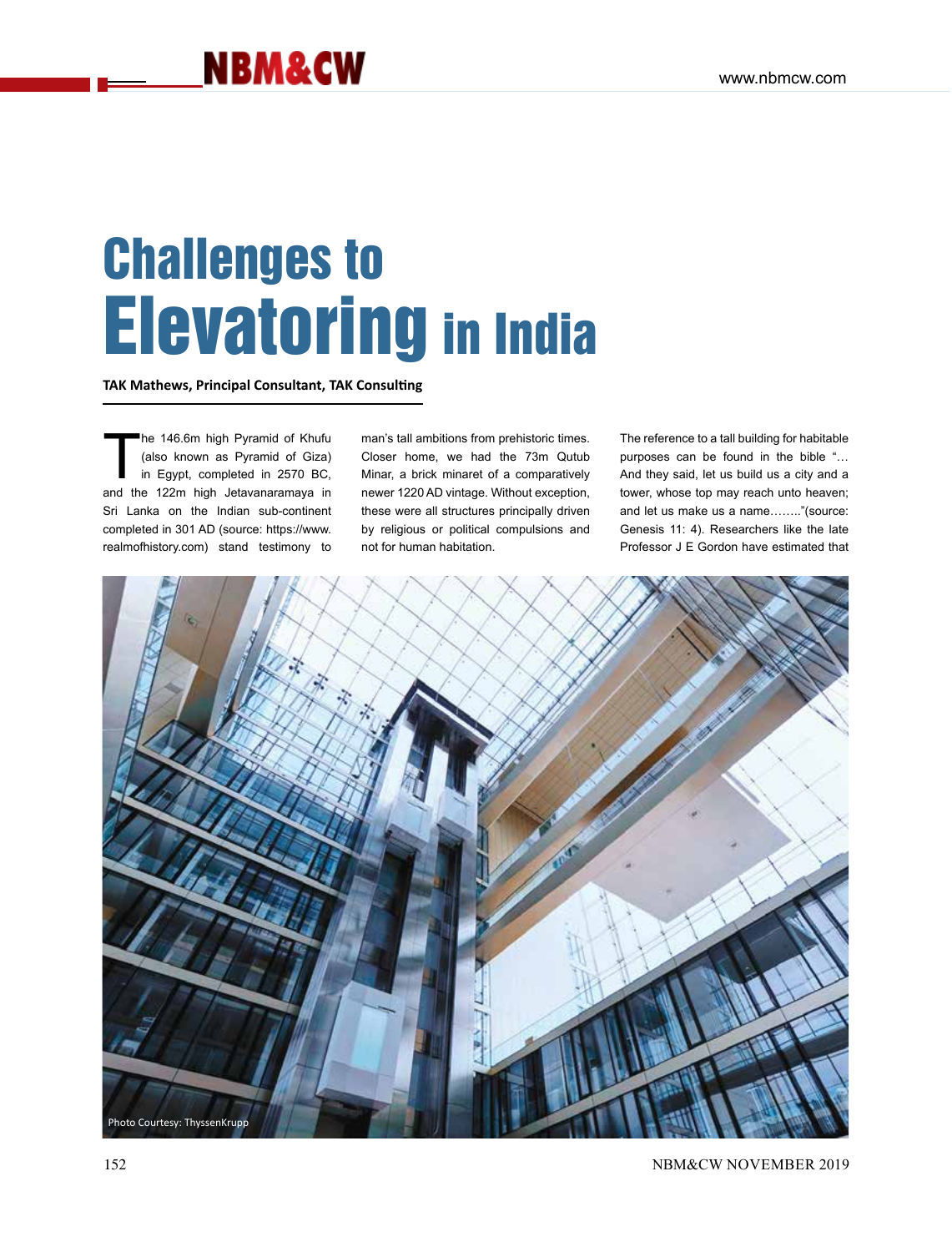

Pyramid of Khufu in the background



Jetavanaramaya

this building could probably have reached a height of 2 km. The biblical reference goes to elaborate that the building did not get completed as God intervened and confused the language so that people had no option but to abandon the project and disperse around the world. However, in all likelihood, the disruption would not have required God's intervention.

In reality, till the middle of the  $19<sup>th</sup>$  century, the tallest buildings for human habitation were limited to 6 floors as climbing so many stairs was just not practical (reference Wikipedia). Elisha Graves Otis' "All Safe Gentlemen" demonstration of a safe elevator at the New York World's Fair at the New York Crystal Palace in 1853 changed all that. This one invention singlehandedly provided the impetus to realistic tall ambitions that continue to alter the skylines of the cities of the world.

After the structure, for which the knowhow and material have existed from ancient days, what made a tall building a sustainable reality is the invention of the safe elevator. Today's reality is that at many projects, landscaping and toilet fittings take priority over elevators through all stages of the project – design, procurement, execution and operation.

# **Challenges in Elevatoring Low priority allotted to elevatoring**

This is the challenge number 1, which in turn sets the base for the other challenges.

# **Low understanding of the science**

The science of traffic analysis which forms the foundation of elevatoring design is complex. Unfortunately, not many in the field are well versed in this critical science. It is highly unlikely that the expert providing the elevatoring recommendation would have a copy of the elevatoring bibles like Gina Barney's 400-page Elevator Traffic Handbook or George Strakosch's 600 page Vertical Transportation Handbook, let alone have put in the effort to master this science.



With the availability of powerful software to carry out traffic analysis, many designers venture to provide design recommendations without the required mastery of the subject. As Richard Peters, the author of Elevate, while introducing his popular traffic analysis software warns, "Elevate is an extremely powerful traffic analysis tool. However, it will not make the user an elevator traffic analysis expert."

The lack of understanding and appreciation also extends to how the recommendations are implemented. For instance, the placement and sizing of elevators tend to be dictated by the aesthetic requirements or FSI/FAR compulsions without

recognising that the quality of service that can be provided by 8 elevators in a group is not the same as 2 groups of 4 elevators or 4 groups of 2 elevators.

### **Faulty design basis**

Many buildings have adopted the elevatoring based on thumb rules and do not have a design basis report. Elevatoring is then based on a guesstimate from other buildings without the realisation that two supposedly identical buildings might have very different elevatoring requirements.

When a design basis report does exist it is not uncommon to find that it is a "worked backwards" report, which has been produced to suit whatever elevatoring has been provided - effectively the population assumption which should be the primary input for traffic analysis becomes the design output.

### **Non-compliance to codes & standards**

Design standards should have been the least of the problems for India considering that we have a robust IS 14665 (standards for elevators) and the National Building Code 2016 (Section 5A, Part 8 details the codes for elevators). Incidentally, India is one of the few countries that has elevatoring design guidelines detailed in its National Building Code.

Unfortunately, a number of architects, developers, consultants and elevator companies are either ignorant of these standards and codes or prefer to ignore them. It is common to see buildings and elevators that are in operation but are not in compliance with the applicable codes and standards and are often bordering on the potentially hazardous. These noncompliant elevators are not limited to inconspicuous locations and buildings but can also be seen in prominent public locations in clear view, which points to the nonchalance involved.

The code and standards development process of the Bureau of Indian Standards is based on a collaborative approach amongst constituents seeking their opinion and comments. Though statutory authorities and user groups are invited to participate in the process, the responses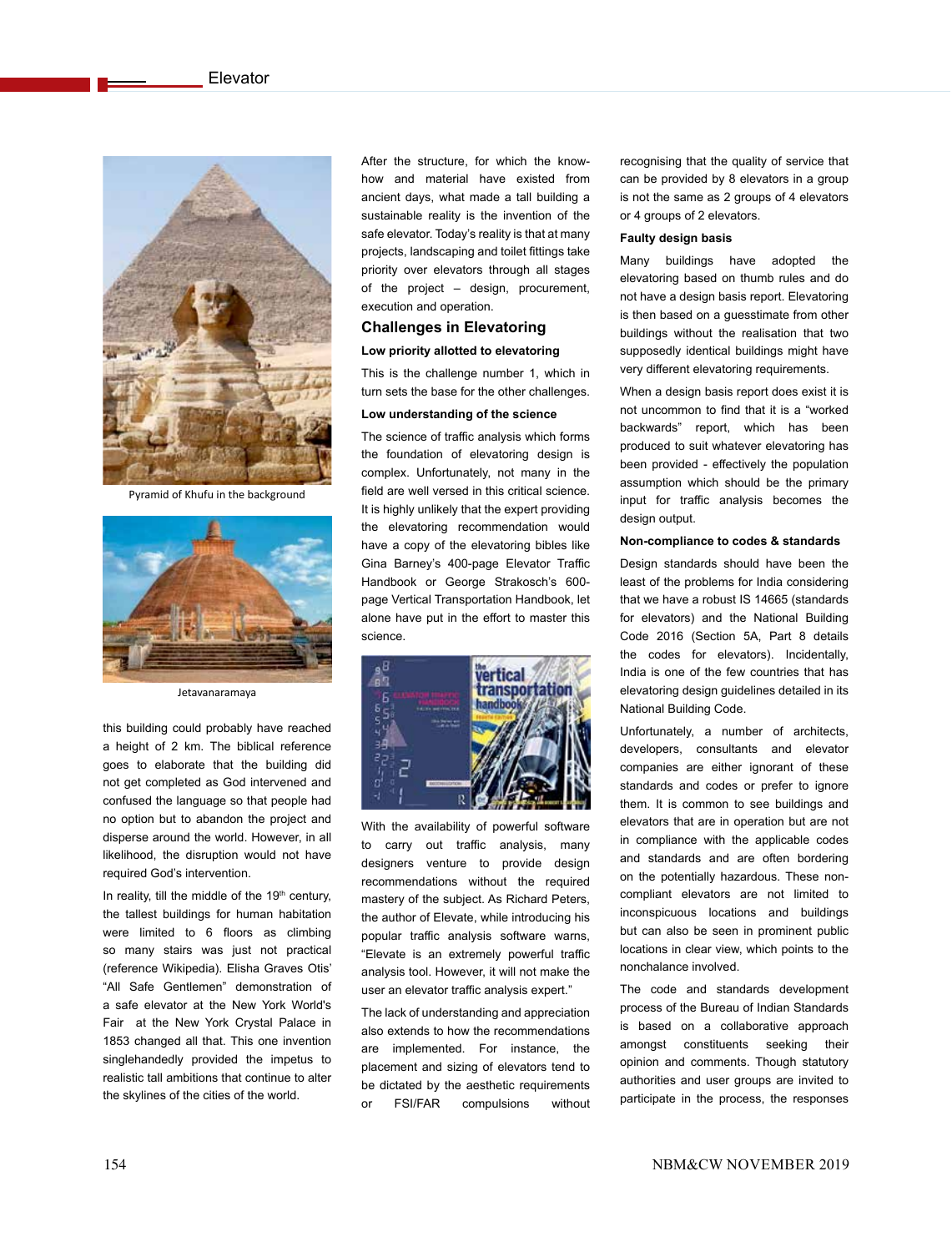are lukewarm. The outcome is that the statutory authorities and experts then often ignore the national codes and standards. At times, the requirements that are laid out are either against the code and standard or are technically impractical with possible dangerous implications. It is anybody's guess how the suppliers then fulfil the "no objection certificate" requirements.

### **Lowest bid**

Though the procurement team will happily pay top notch money for sanitary fittings and marble floorings, the lowest price is normally the primary decision basis for elevator procurement. Considering that elevator companies are not charity institutions, these low prices cannot be achieved without compromises. The compromises probably explain why many new elevators are coming up for replacement / modernisation in 15 years or less, against the 25 years of the older vintage. This could also explain the incidents including fatal accidents that have escalated over the recent years.

Cost compulsions are also evident when specifications of speed, capacity and even number of units are reduced without design evaluation, and purely on what has now become a fashionable phrase – "value engineering", or when all else fails "management decision". Unfortunately, for the final owner or facility manager, rarely would the value engineering expert or the

management be around to address the problems of inadequate elevatoring they subsequently will face. With the trend towards affordable housing, what will get further compromised to reduce costs, is worrisome.

## **Execution**

Elevator installation is a very specialised technical activity requiring a high level of accuracy. The components are also precision engineered and to ensure quality, reliability and life of equipment, they require to be installed in a fairly clean and dry environment.

Elevator installation schedules tend to be linked to the occupation certificate or other statutory requirements. As a result, elevator installations are carried out within incomplete site conditions with water seepage, slurry and dirt, and is completed well before the building really requires them. The sophisticated and precision engineered components would have been submerged in water and slurry, which is even more prominent during the monsoon. The door sills and tracks would have solidified cement on them thus affecting the door operation and thereby the reliability of the elevators.

Elevator installation schedules are also set to meet the need for temporary construction elevators. While this is an understandable requirement, the need to save costs forces the usage of the final elevator components



for temporary purposes to carry cement, debris etc. By the time the first owner moves in, the elevators are almost second hand.

It also happens that the schedule is unrealistic, and the material arrives way ahead of actual site readiness. This leads to prolonged storage which in bad environments damages the components and also affects the components with a shelf life. It becomes a double whammy when the warranty provided by the supplier expires before installation and commissioning.

The quality of civil construction is another issue. While construction inaccuracy (plumbness and squareness) has an impact, there have been instances when the quality of material is so bad that the fasteners used are ineffective, thereby affecting the stability of the installation.

### **Building occupation pattern**

Another challenge is that buildings, particularly apartments, tend to get occupied over an extended period of time, which could span into a number of years. Before moving in, the owner sends his personal contractors in, who with very little supervision by their employer, show very little respect for the convenience of the occupants or safeguarding the elevators. The elevators become garbage elevators, while the workers with their tools vandalise the elevators. With this misuse, by the time the building is fully occupied it is almost time to replace most of the exposed equipment.

### **Maintenance**

An elevator is a unique piece of equipment – "Used by All, Owned by None", recognised only by its non-availability. This attitude can be seen in the apathy towards elevators. It is unfortunate that the elevator hoistway becomes the convenient garbage chute while the space between the doors becomes a spittoon. Often owners leave taps open or the firefighting sprinkler is tested with the invariable consequence that follows - the hoistways are flooded, damaging the sophisticated electronic equipment.

Costs also are a driver for deciding on maintenance contracts. Owners, particularly housing societies, will adopt